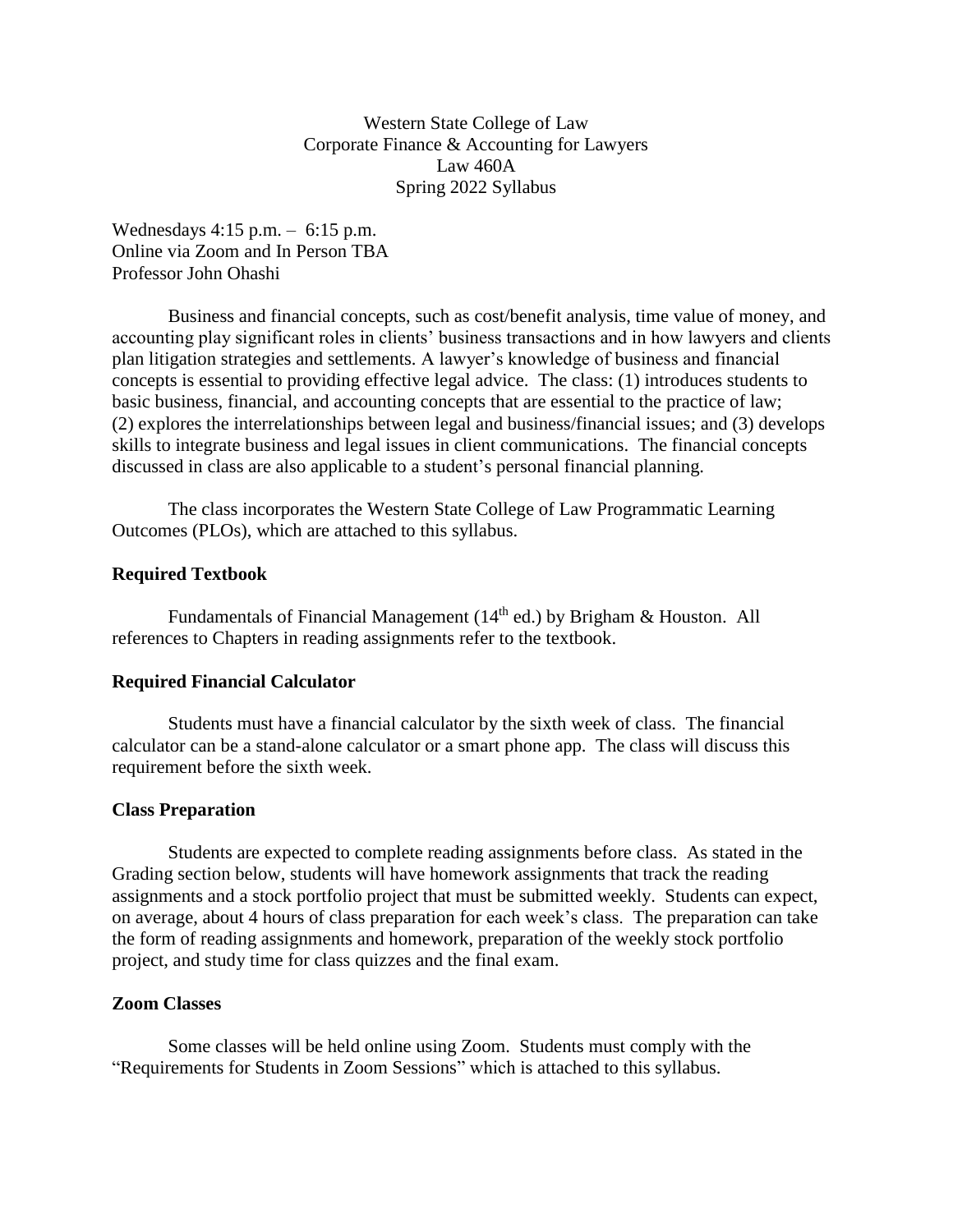#### **Email**

Emails from students to me regarding the class are treated as though the student asked a question or made a comment during class. Any email sent to me regarding the class, including, but not limited to general questions regarding homework assignments and exams are not confidential and your email and my response may be shared with the class. If your email is personal, then you must state so in the email, and I will not share your email or my response with the class. My email address is: [johashi@wsulaw.edu](mailto:johashi@wsulaw.edu)

## **Office Hours**

I am available to meet with students by Zoom or telephone on most school days. Please contact me by email to make an appointment.

### **Grading**

Grades are based on:

(1) Mean average of quizzes and final exam. The quizzes consist of short answers or multiple-choice questions and the final exam will consist of an in-person exam that will be cumulative and cover all topics discussed during the semester; provided however, that a final paper may be assigned in lieu of the final exam; and

(2) 1 bonus point will be added to a student's final score for **TIMELY** completion and submission of **ALL**: (a) homework problems; and (b) weekly student stock portfolio analysis.

The final score and bonus points will be totaled and the student's final grade will be based on a percentage basis. For example:  $70 = 2.0$ ;  $75 = 2.5$ ;  $80 = 3.0$ ;  $83 = 3.3$ ;  $90 = 4.0$ .

#### **DISABILITY SERVICES STATEMENT:**

Western State College of Law provides accommodations to qualified students with disabilities. The **Disabilities** Services Office assists qualified students with disabilities in acquiring reasonable and appropriate accommodations and in supporting equal access to services, programs, and activities at Western State College of Law.

To seek reasonable accommodations, a student must contact Senior Assistant Dean Donna Espinoza, Student Services Director and Disabilities Services Coordinator, whose office is in the Students Services suite. Dean Espinoza's phone number and email address are: (714) 459-1117; [despinoza@wsulaw.edu.](mailto:despinoza@wsulaw.edu) When seeking accommodations, a student should notify Dean Espinoza of her or his specific limitations and, if known, her or his specific requested accommodations. Students who seek accommodations will be asked to supply medical documentation of the need for accommodation. Classroom accommodations are not retroactive, but are effective only upon the student sharing approved accommodations with the instructor or professor. Therefore, students are encouraged to request accommodations as early as feasible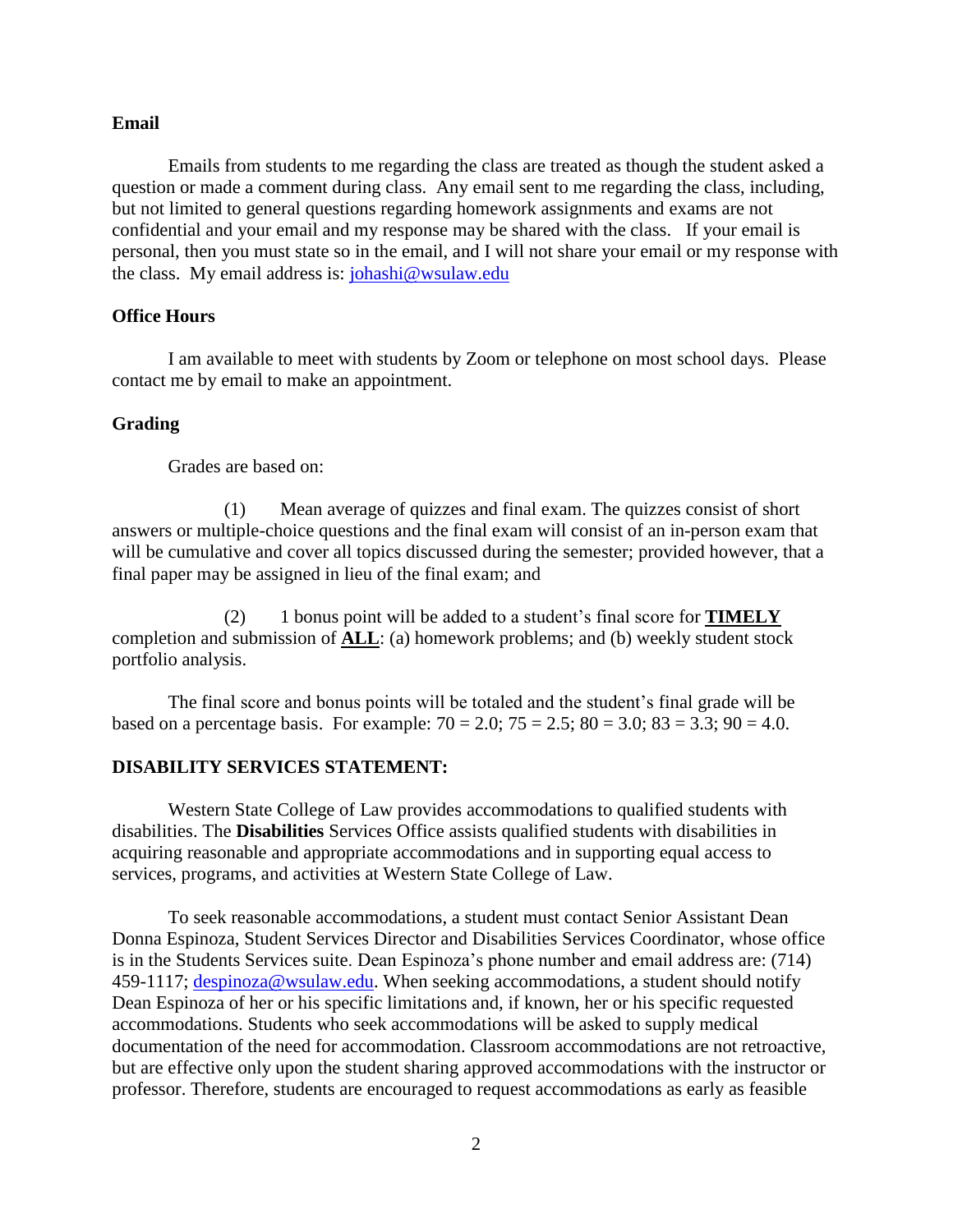with Dean Espinoza to allow for time to gather necessary documentation. If you have a concern or complaint in this regard, please notify Dean Espinoza; or please notify Dean Allen Easley at [aeasley@wsulaw.edu](mailto:aeasley@wsulaw.edu) or (714) 459-1168. Complaints will be handled in accordance with the College of Law's "Policy against Discrimination and Harassment."

## **Class Schedule (Subject to change at the Professor's discretion):**

# Week 1 **READ BEFORE THE FIRST CLASS:**

Chapter 1: An Overview of Financial Management; and [https://www.businessroundtable.org/business-roundtable-redefines-the-purpose](https://www.businessroundtable.org/business-roundtable-redefines-the-purpose-of-a-corporation-to-promote-an-economy-that-serves-all-americans)[of-a-corporation-to-promote-an-economy-that-serves-all-americans](https://www.businessroundtable.org/business-roundtable-redefines-the-purpose-of-a-corporation-to-promote-an-economy-that-serves-all-americans)

> Discussion of differences (if any) between "Business" and "Legal" Issues Forms of business entities with emphasis on corporations

- Week 2 Read Chapter 2: Financial Markets and Institutions Introduce Weekly Stock Portfolio Assignment
- Week 3 Review Weekly Stock Portfolio Assignment Introduction to Financial Statements Quiz on Chapters 1 and 2
- Week 4 Read: Chapter 3: Intro, 3-1 and 3-2; Continuation of Financial Statements
- Week 5 Read: 3-3 to 3-7; Chapter 4: 4-2 and 4-2B Continuation of Financial Statements Differences between Accountant's Compilation, Review, and Audit Reports
- Week 6 Review of Financial Statements Introduction to Time Value of Money Use of financial calculators
- Week 7 Read: Chapter 5, Sections 5-1 to and including 5-9 Continue Time Value of Money Quiz on Chapters 3 and 4
- Week 8 Read: 5-10 to 5-18 Continue Time Value of Money
- Week 9 Review Chapter 5 Read: 3-9 Income Taxes Discussion of Federal Income Taxation
- Week 10 Introduction to Chapter 6 Interest rates Quiz on Chapter 5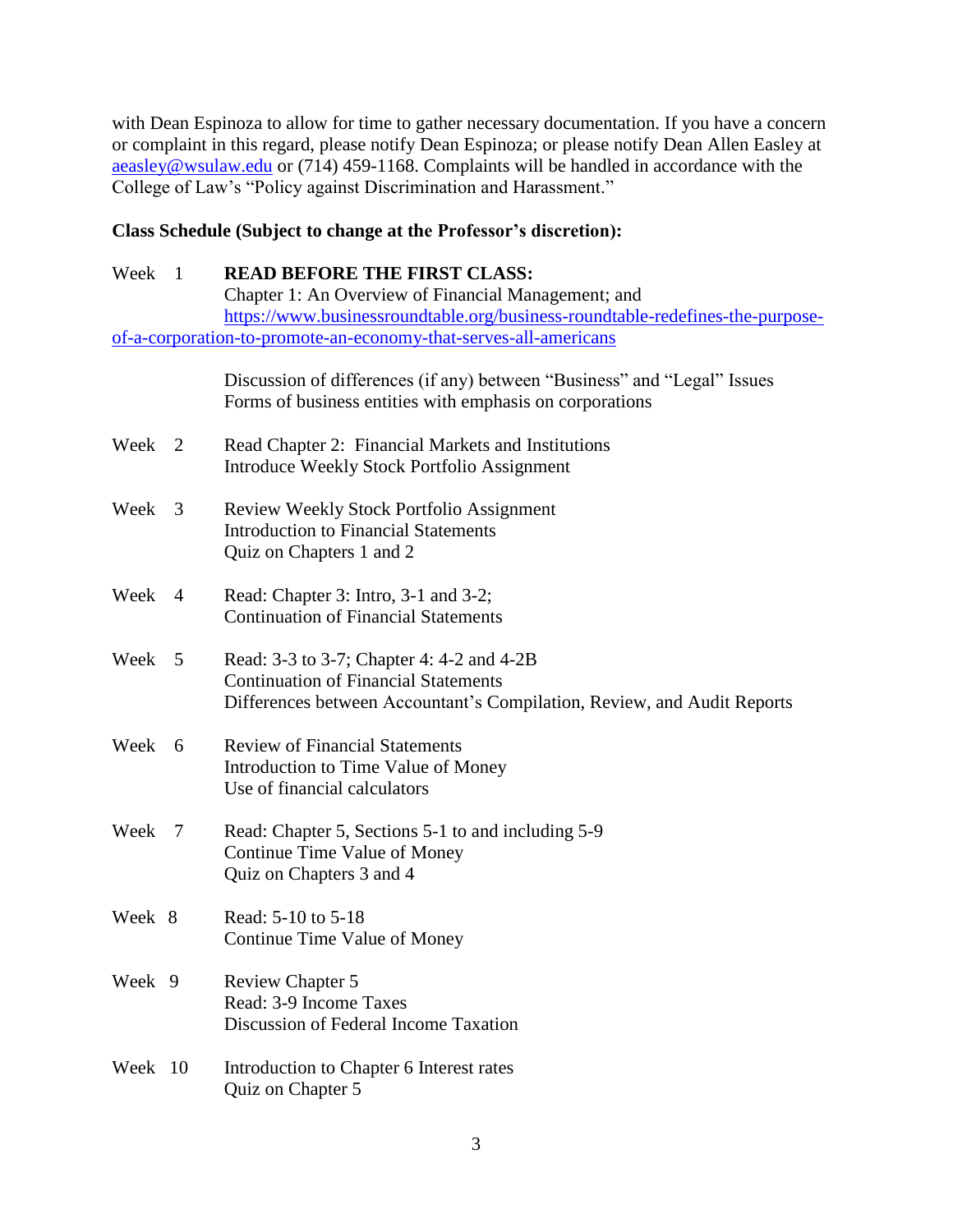Week 11 Read: 6-1 to 6-6 Continuation of discussion of interest rates Different applicable interest rates: AFR, Prime, Legal Rates Usury Issues De La Torre v. Cashcall, Inc.

Week 12 Tools to Understand Your Client's Business

Economic Concepts:

- (1) value
- (2) opportunity costs
- (3) sunk costs

Business Concepts:

- (1) product or service based
- (2) the importance of margin (buy low/sell high)
- (3) difference between "aspirin" and "vitamins"
- (4) market pull or product push
- (5) is it "steak" or "sizzle"
- (6) start-up costs and staying power
- (7) customers, growth, and competition
- (8) exit strategy issues (liquidation event; payday)

Quiz on Chapter 6

- Week 13 Applying corporate finance concepts to personal finances Reading Assignment: TBA
- Week 14 Discussion of effective client communications Review for final exam Closing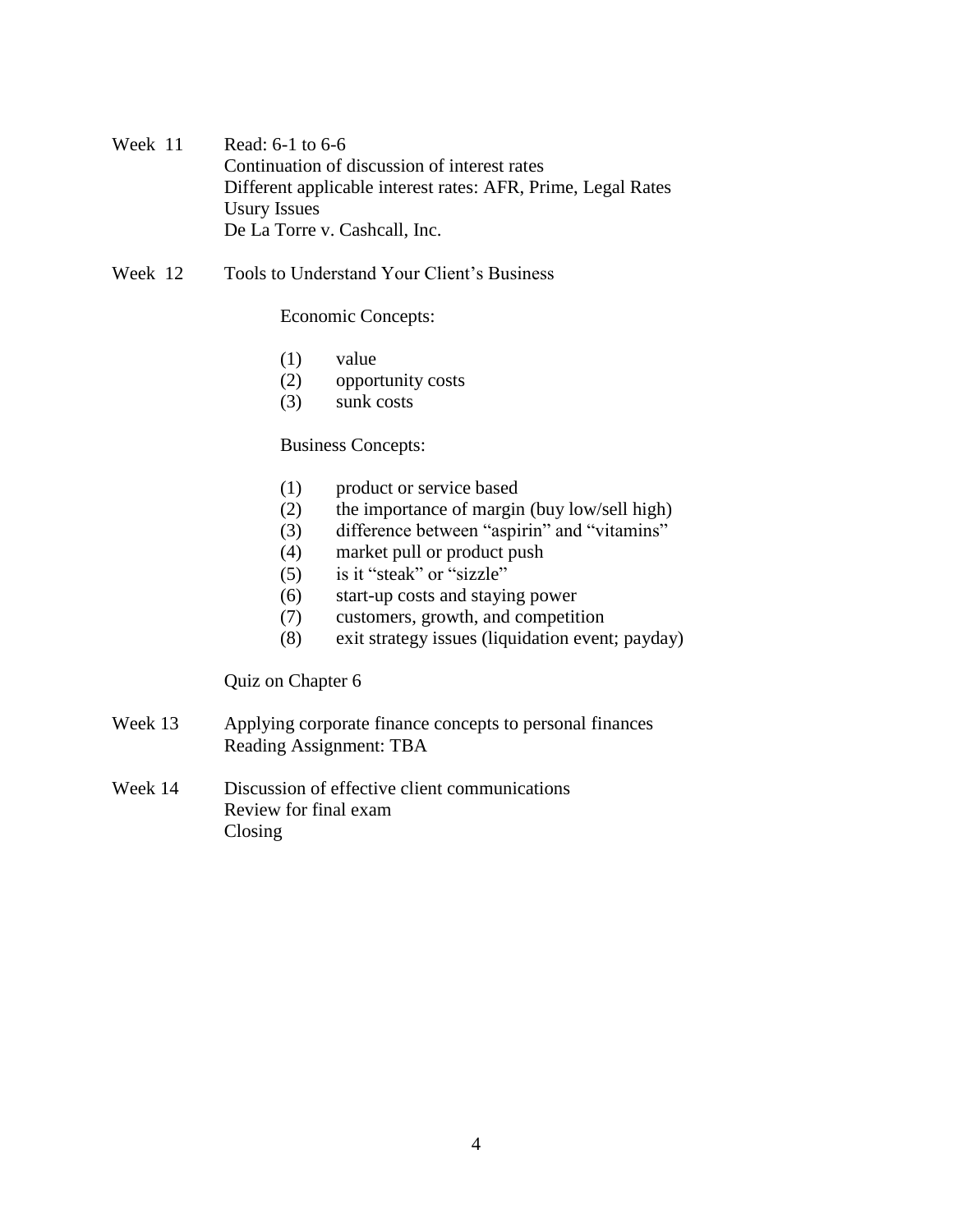# **Western State College of Law – Programmatic Learning Outcomes**

**Western State College of Law's curriculum is designed so that every student achieves a level of competency prior to graduation in each of the eight Programmatic Learning Outcomes listed below:**

## **(1) Doctrinal Knowledge**

Students will demonstrate knowledge of substantive and procedural law in the core curriculum subjects, including Contracts, Criminal Law, Criminal Procedure, Torts, Real Property, Business Association, Evidence, Civil Procedures, Constitutional Law, Estates, Community Property, Remedies, and Professional Responsibility.

## **(2) Practice Skills**

Students will demonstrate the development of other law practice skills. Each student's chosen outcomes within this category will be varied based on the student's particular interests, coursework and work experiences. They may include, but are not limited to, the following topics: oral presentation and advocacy; interviewing; counseling; client service and business development; negotiations, mediation, arbitration, or other alternate dispute resolution methods; advanced legal research and writing (excluding purely academic papers and the first four units earned in introductory first-year legal research and writing class); applied legal writing such as drafting contracts, pleadings, other legal instruments; law practice management or the use of technology in law practice; cultural competency; collaboration or project management; financial analysis, such as accounting, budgeting project management, and valuation; cost benefit analysis in administrative agencies; use of technology, data analyses, or predictive coding; business strategy and behavior; pre-trial preparation, fact investigation, such as discovery, e-discovery, motion practice, assessing evidence, or utilizing experts; trial practice; professional civility and applied ethics; a law clinic that includes a classroom component; or a legal externship that includes a classroom component.

## **(3) Legal Analysis**

Students will demonstrate the ability to identify the factual and legal issues implicated by a fact pattern and to appropriately use cases (including identifying the salient features of an appropriate precedent case, identifying legally significant similarities or differences between the precedent case and a fact pattern and explaining why those are legally significant) and rules (including the ability to connect legally significant facts in a fact pattern to the rule) to predict how a court would decide the issue. Students will also demonstrate the ability to identify and evaluate the public policies of a precedent case or rule, and be able to evaluate how public policy can impact the application of a rule to the legal issue.

## **(4) Legal Research**

Students will demonstrate the ability to locate relevant legal authority using a variety of book and electronic resources, and to properly cite to such legal authority.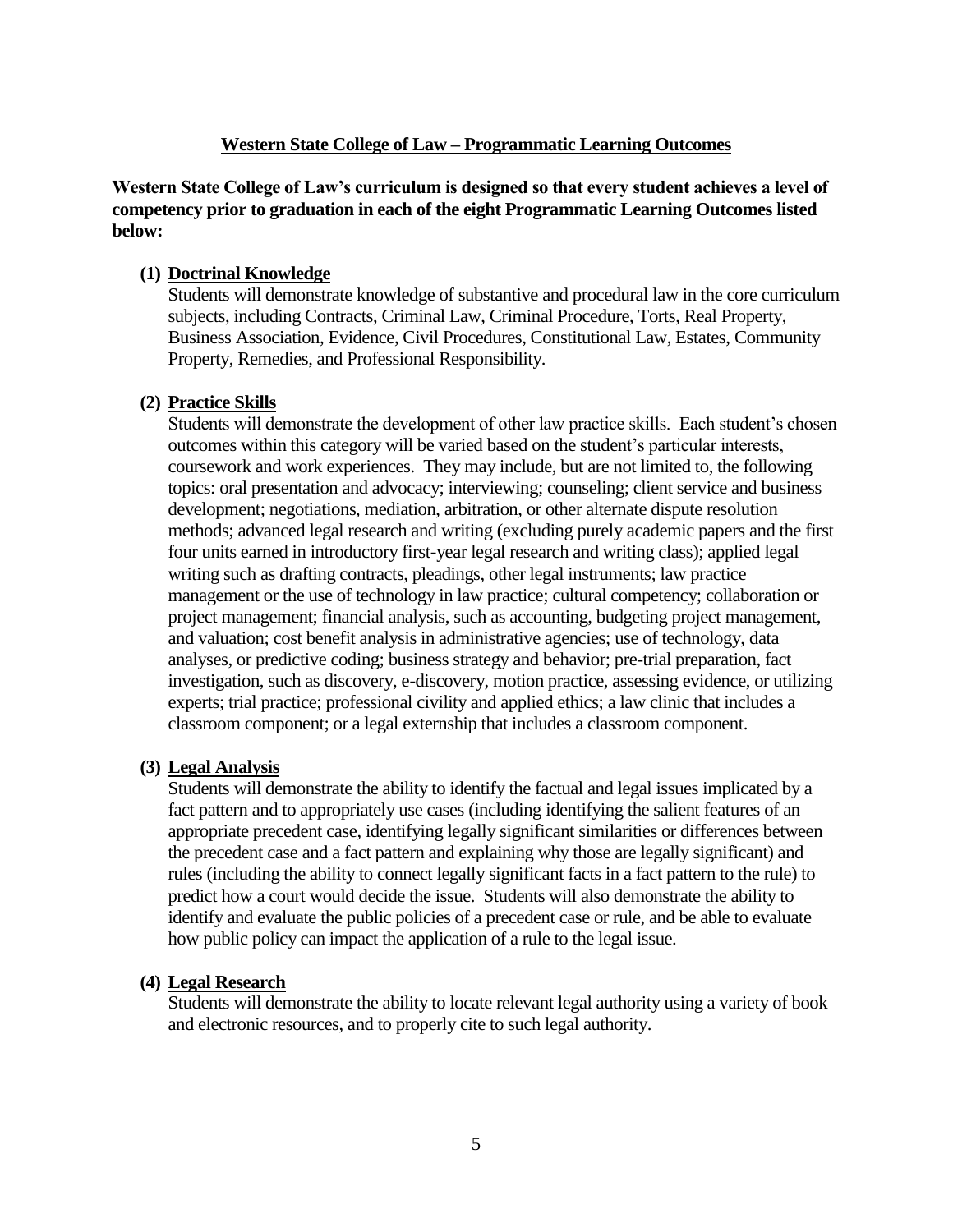## **(5) Communication**

Students will demonstrate the ability to communicate both orally and in writing in a manner appropriate to a particular task to effectively convey the author or speaker's ideas. This includes audience sensitivity in written and oral communication (the ability to adopt a tone, style and level of detail appropriate to the needs, knowledge and expertise of the audience); and written communication basic proficiency (the ability to use the conventions of grammar, spelling, punctuation, diction and usage appropriate to the task and sufficient to convey effectively the author's ideas).

## **(6) Advocacy of Legal Argument**

Students will demonstrate the ability, in both oral and written formats, to evaluate the legal, economic and social strengths and weaknesses of a case and use case and statutory authority as well as public policy to persuade others. Making policy-based arguments includes the ability to identify and evaluate the public policies of a precedent case or rule and their implications, and be able to assert such appropriate arguments to support a particular application or distinction of a precedent case to a legal controversy or a particular resolution of the application of a rule to the legal controversy.

## **(7) Client Sensitivity and Cultural Competency**

Students will demonstrate an awareness of clients' needs and goals, including a sensitivity to clients' background and circumstances (including, but not limited to, socio-economic, gender, race, ethnicity, educational, disability and/or religious background(s)), the ability to make decisions that reflect an appropriate focus on those needs and goals, and awareness that cultural issues may affect the relevance of facts and application of the law.

## **(8) Legal Ethics**

Students will demonstrate the ability to identify ethical issues in law practice contexts and make appropriate decisions to resolve such issues.